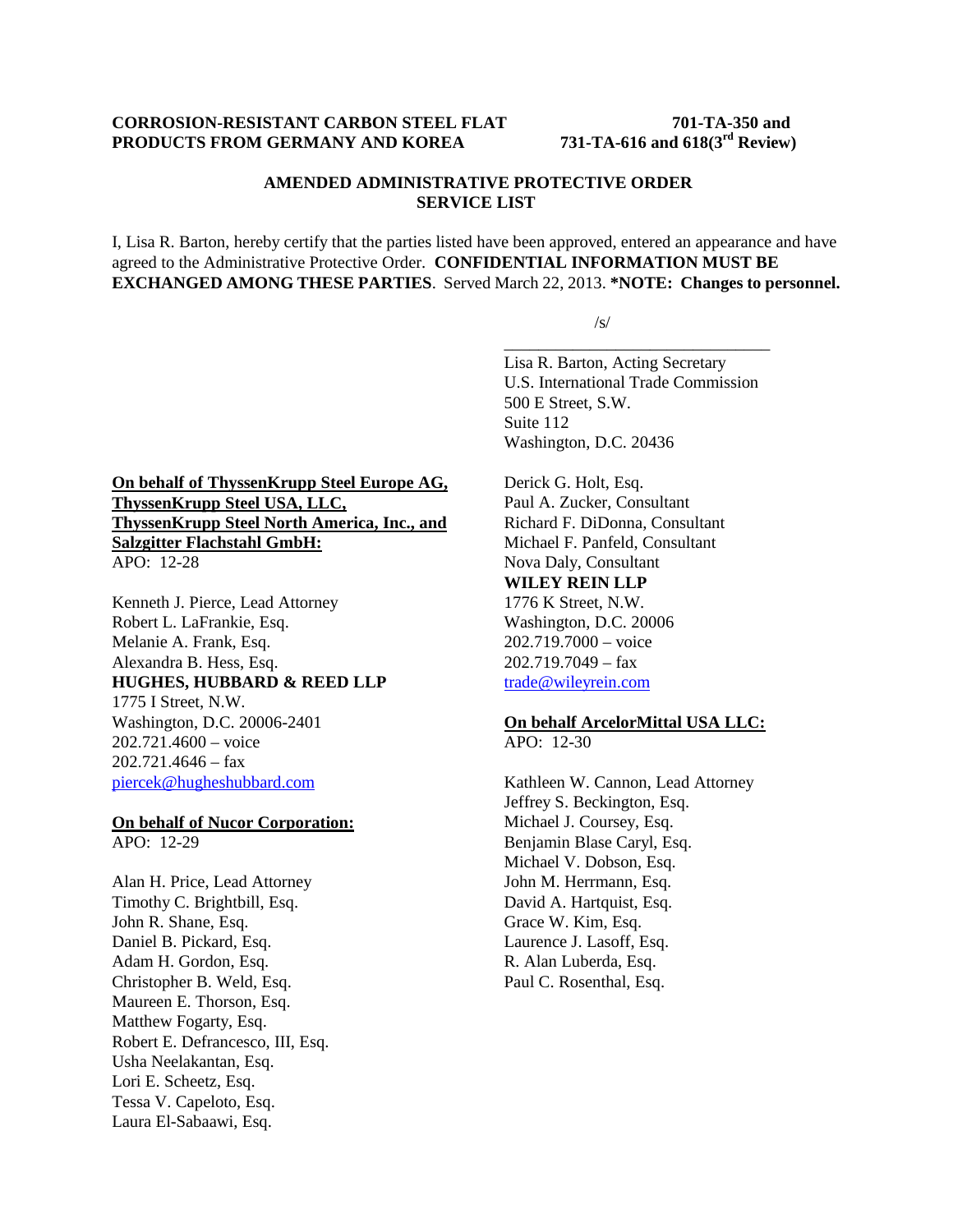# **CORROSION-RESISTANT CARBON STEEL FLAT PRODUCTS 701-TA-350 and 731-TA-616-618(3rd Review) ADMINISTRATIVE PROTECTIVE ORDER SERVICE LIST**

David C. Smith, Esq. Robert Slack, Esq. **KELLEY DRYE & WARREN LLP** Washington Harbour, Suite 400 3050 K Street, N.W. Washington, D.C. 20007-5108 202.342.8400 – voice  $202.342.8451 - fax$ kcannon@kelleydrye.com tradenotifications@kelleydrye.com

Gina E. Beck, Economist William H. Crow, II, Economist Ariel Collis, Economist Barbara J. Covell, Economist Michael A. Hudak, Economist William B. Hudgens, Economist Michael T. Kerwin, Economist Yanchun Liu, Economist Carol Stehl, Economist Anthony E. Wayner, Economist Gregory Rohling, Economist **GEORGETOWN ECONOMIC SERVICES LLC**

#### **On behalf of United States Steel Corporation:** APO: 12-31

James C. Hecht, Lead Attorney Robert E. Lighthizer, Esq. Jeffrey D. Gerrish, Esq. Stephen P. Vaughn, Esq. Ellen J. Schneider, Esq. Stephen J. Narkin, Esq. Nathaniel B. Bolin, Esq. Luke A. Meisner, Esq. Jamieson Lee Greer, Esq. \*Benjamin Bay, Esq. Pamela A. Marcus, Mgr. Int'l Trade David J. Albright, Economist

Stan T. Bowen, Accountant **SKADDEN, ARPS, SLATE, MEAGHER & FLOM LLP**

1440 New York Avenue, N.W. Washington, D.C. 20005-2111 202.371.7000 – voice  $202.393.5760 - fax$ internationaltrade@skadden.com

# **On behalf of Steel Dynamics Incorporated:**

APO: 12-35

Roger B. Schagrin, Lead Attorney John W. Bohn, Esq. Michael J. Brown, Esq. Tamara L. Browne, Dir. Governmental Affairs **SCHAGRIN ASSOCIATES** 900  $7<sup>th</sup>$  Street, N.W. Suite 500 Washington, D.C. 20001 202.223.1700 – voice  $202.429.2522 - fax$ Schagrin@erols.com

#### **On behalf of AK Steel Corporation:** APO: 12-36

Joseph W. Dorn, Lead Attorney Stephen A. Jones, Esq. Gilbert B. Kaplan, Esq. Jeffrey M. Telep, Esq. J. Michael Taylor, Esq. Christopher T. Cloutier, Esq. Daniel L. Schneiderman, Esq. Taryn Koball-Williams, Esq. P. Lee Smith, Esq. Brian E. McGill, Esq. Joshua Snead, Esq. Shannon M. Doyle, Esq. Tzu-Huan Augustine Lo, Esq. Carol J. Brewer, Int'l Trade Consultant Bonnie B. Byers, Int'l Trade Consultant Edmond A. O'Neill, Int'l Trade Consultant Rebecca L. Woodings, Int'l Trade Consultant